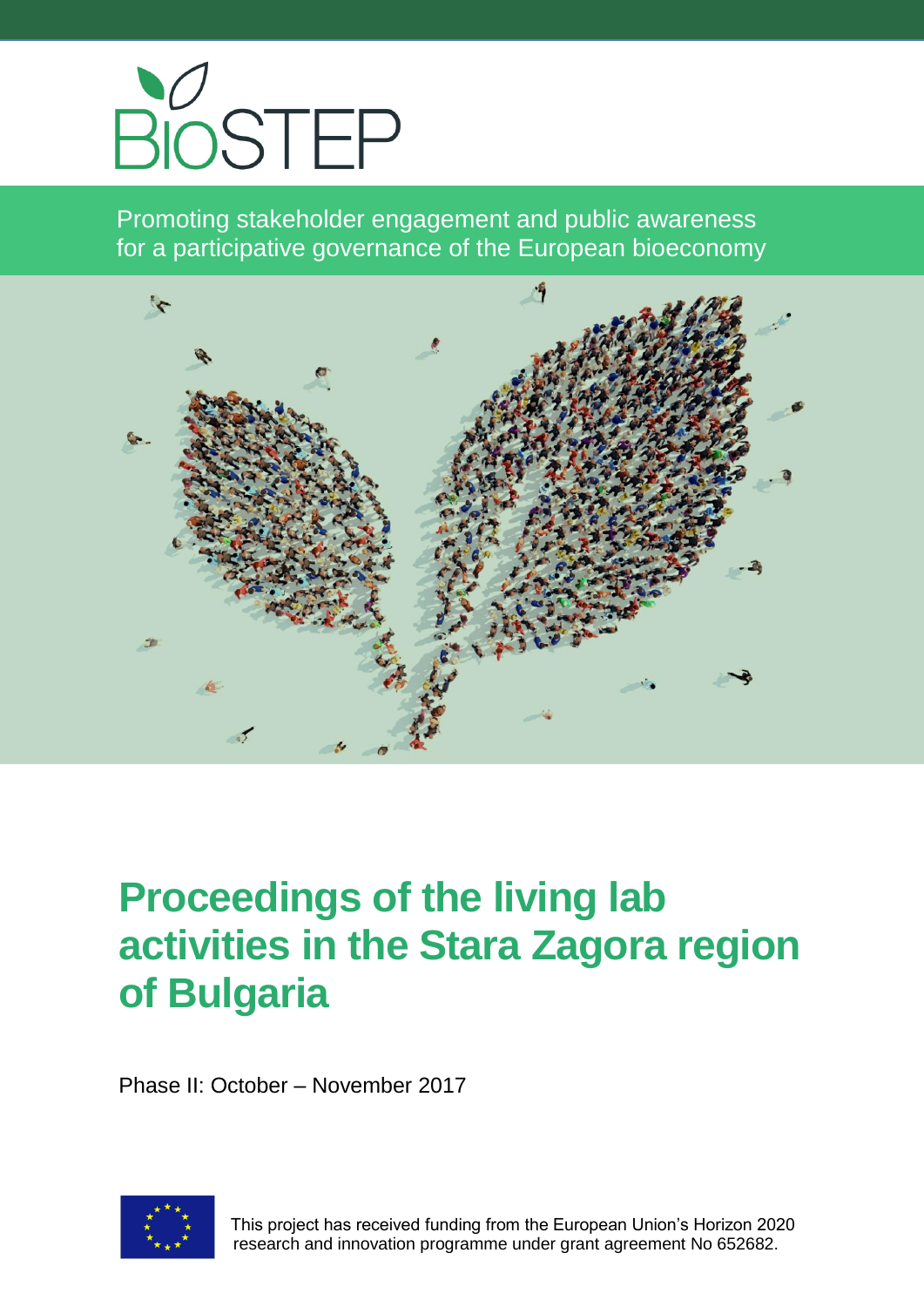#### **ACKNOWLEDGMENT & DISCLAIMER**

This project has received funding from the European Union's Horizon 2020 research and innovation programme under grant agreement No 652682. Neither the European Commission nor any person acting on behalf of the Commission is responsible for how the following information is used. The views expressed in this publication are the sole responsibility of the authors and do not necessarily reflect the views of the European Commission.

Reproduction and translation for non-commercial purposes are authorised, provided the source is acknowledged and the publisher is given prior notice and sent a copy.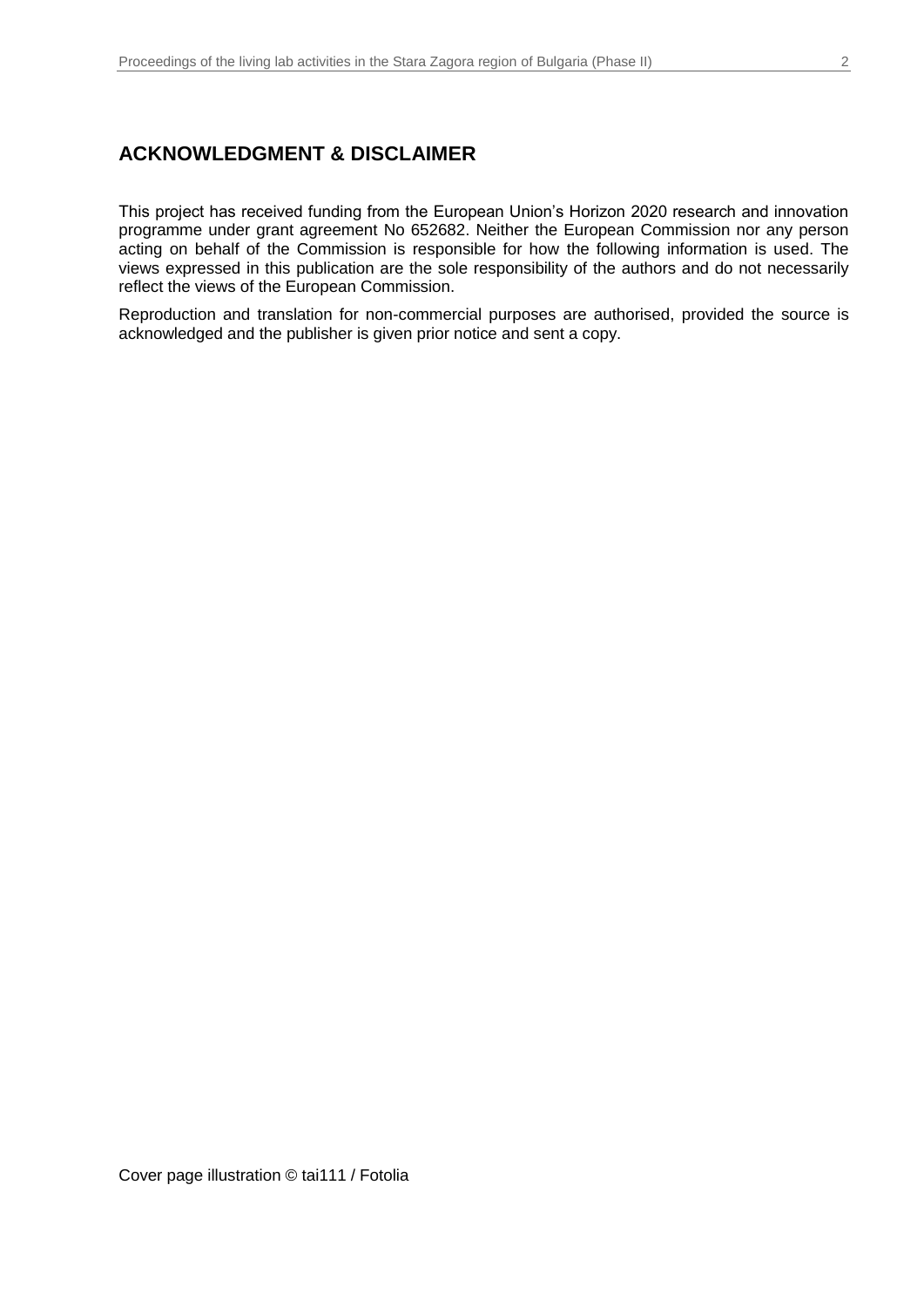#### **KEY MESSAGES**

This document summarises the discussions, outcomes and findings of the second phase of BioSTEP's living lab activities that took place between October and November 2017 in the Stara Zagora region of Bulgaria. The participants in this phase mainly worked on specifying the main directions for development of the bioeconomy in the region and on turning it into a strategic document for the region. Representatives of the district and municipal administration, professors and students from the Thracian University, scientists, representatives of non-governmental organisations and companies were included in this process. They all came together around the following directions of development:

- Increasing the production of organic plant crops encouraging the farmers to grow organic plant crops, increasing the effectiveness of soils use, expanding the mixed agro-production systems, growing grass and tree plant species and animals;
- Production of bioproducts from staple and waste of cultivated plants, biomass from natural grasslands, waste from the forestry and wood processing industry, livestock waste;
- Introduction of innovative biotechnological solutions in production of foods, food additives and beverages, bioproducts for perfumery, cosmetics, etc.;
- Use of new technologies to reduce the harmful effects of the industry and environmental pollution with waste products, potential for recycling and utilization;
- Introducing technologies to protect the environment, reducing the pollution of ecosystems, mitigating the harmful effects of the global climate changes and the greenhouse effect.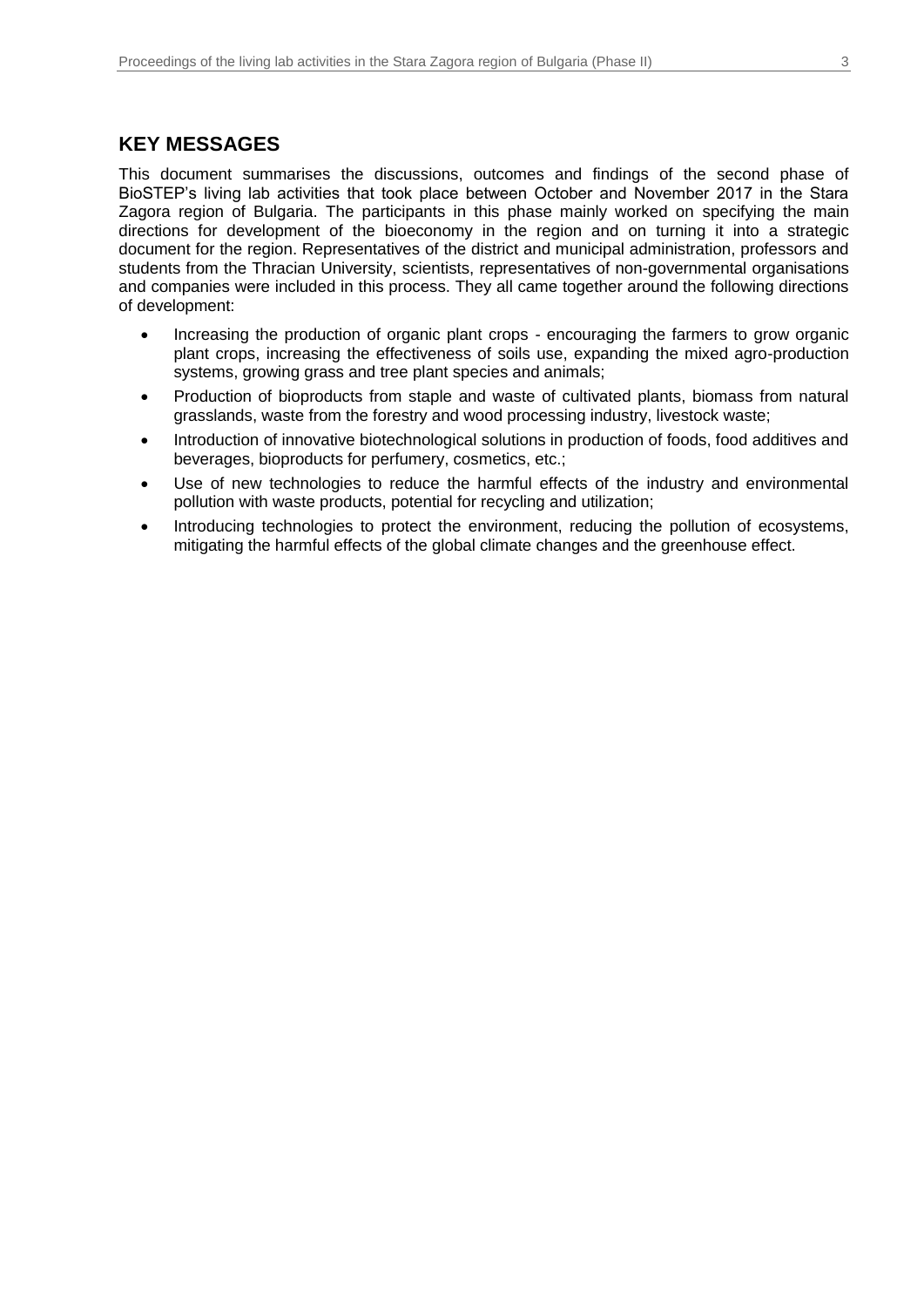### **Introduction: Living labs in the context of BioSTEP**

As part of its stakeholder engagement activities, the BioSTEP project aimed to design and implement so-called "living labs" to test good practices at the regional level. A living lab is a kind of public-private (and people) partnership that promotes shared open innovation among stakeholders who work in the same geographical area. The living lab approach is an innovative concept, where citizens and end users take an active role in so-called user-driven processes of innovation that could range from new products/processes or services to concerted regional strategies or policies/legislative proposals. Living labs allow for interactive communication amongst actors in order to find innovative solutions to common needs. In this way, living labs can help to connect research and academia, centres for local development, organisations of the manufacturing sector like chambers of commerce, business clusters, trade associations, business incubators and experts as well as municipalities and other (local) government representatives.

Specifically, BioSTEP applied and tested tools for participative governance of the bioeconomy in two regional case studies in Italy (Veneto) and Bulgaria (Stara Zagora). In the context of the living labs, relevant stakeholders discussed alternative programmes of measures and their socio-economic and environmental impacts. The outcomes of the discussions are supposed to support the regions in formulating appropriate and effective programmes of measures to foster their regional bioeconomies.

The living lab activities in the Stara Zagora region of Bulgaria were split into two phases: the first phase focused on concept mapping and the second phase focused on the development and discussion of concrete (policy) measures to support the development of the bioeconomy in the region. The purpose of the first phase meetings was to listen to the views of all stakeholders responsible for the future prosperity of the region on the prospects for the development of the bioeconomy and on the current problems as well as to discuss measures and policies that would contribute to encouraging producers.

The second phase of the living lab in Stara Zagora included activities for specifying the measures for the development of the bioeconomy in the region in order to further develop the strategic document presented in the first phase and to bring together all stakeholders around these measures. Representatives of scientific communities, universities, local and regional authorities, companies and business organizations and high school students took part in the meetings.

## **Meeting 1: Development of an action plan**

The first meeting of the second phase of the Stara Zagora living lab was held on 31 October 2017 and was attended by representatives of the regional and local authority in Stara Zagora and representatives of business organizations – a total of 10 people. The aim of this meeting was to develop an action plan to turn the developed document into a strategy for the development of the bioeconomy in the region. For this purpose, the developed document was first presented, the different directions for the development of the bioeconomy and the features and opportunities of the region were discussed, with special attention being paid to the use of new technologies to reduce the harmful impact of the industry on the environment. The region has serious problems with air and soil pollution from the nearby thermal power plants and all measures that can be taken to recultivate already contaminated soils are treated with particular care by local authorities.

Representatives of business organizations highlighted the need for a broad marketing campaign of organically grown products, as well as for pooling the individual producers and creating specific regional products. The meeting adopted an action plan foreseeing a discussion of the strategy with representatives of the scientific communities in the region with the aim to review and enrich the development areas included.